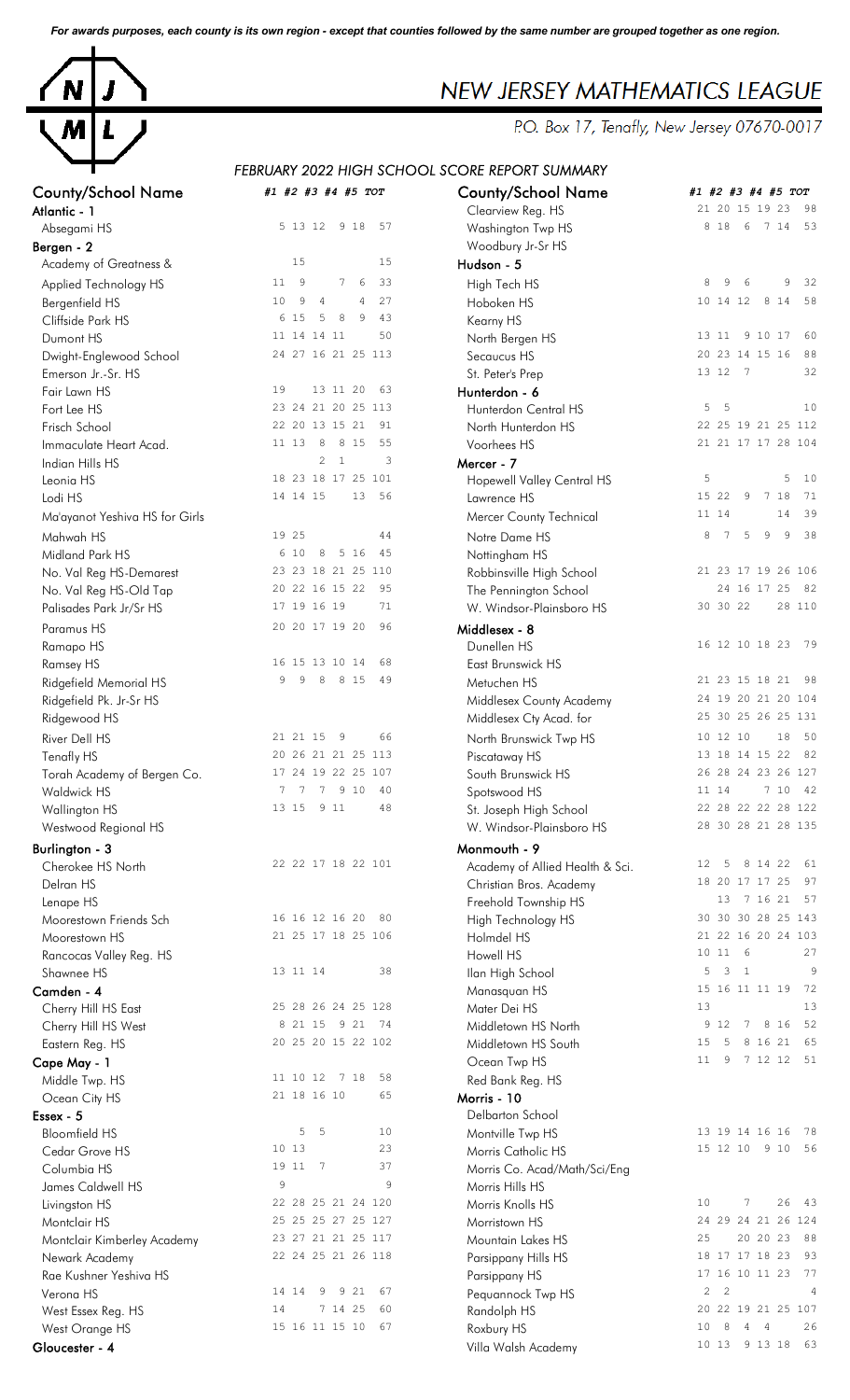| West Morris Central HS    |                |       |               |               |       |                    | Ridge HS                        |    | 21 23 16       |     |                         |       | 25 85              |
|---------------------------|----------------|-------|---------------|---------------|-------|--------------------|---------------------------------|----|----------------|-----|-------------------------|-------|--------------------|
| West Morris Mendham HS    |                |       |               |               |       |                    | The Pingry School               |    |                |     |                         |       | 28 28 26 20 25 127 |
| Ocean - 11                |                |       |               |               |       |                    | Watchung Hills Reg. HS          |    |                |     |                         |       | 30 30 28 26 25 139 |
| Jackson Liberty HS        |                |       |               |               |       |                    | Sussex - 14                     |    |                |     |                         |       |                    |
| Jackson Memorial HS       |                |       |               |               |       |                    | High Point Reg. HS              |    | 14 16 19 18 24 |     |                         |       | 91                 |
| <b>MATES Academy</b>      |                |       |               |               |       | 22 27 19 19 25 112 | Kittatinny Reg. HS              | 4  | $\mathbf{1}$   |     |                         | 3     | 8                  |
| Msgr. Donovan HS          |                |       |               |               |       | 8 13 10 13 14 58   | Newton HS                       |    | 14 15 11 11 14 |     |                         |       | 65                 |
| Performing Arts Academy   |                |       |               |               |       |                    | Sussex Co. Tech. School         |    | 10 12 10       |     | 8                       | 13    | 53                 |
| Pinelands Reg. HS         |                |       |               |               |       |                    | Vernon Twp HS                   |    | 18 19 18 15 25 |     |                         |       | 95                 |
| Southern Regional HS      | 13 15 14       |       |               |               |       | 42                 | Wallkill Valley Reg. HS         |    | 8 1 3          | - 5 | 2                       | 8     | 36                 |
| Toms River HS North       | 12 12          |       | 9             |               | 8 1 2 | 53                 | <b>Union - 15</b>               |    |                |     |                         |       |                    |
| Passaic - 12              |                |       |               |               |       |                    | Academy for Allied Health       | 20 |                | 7   |                         | 21    | -48                |
| Clifton HS                | 14 18 12 15 19 |       |               |               |       | 78                 | Cranford HS                     |    | 11 13          |     | 8 12 18                 |       | 62                 |
| Eastern Christian HS      | 16 12 11 13    |       |               |               |       | 52                 | Gov. Livingston HS              |    |                |     |                         |       | 20 21 19 20 26 106 |
| Lakeland Reg. HS          | 10 15          |       | 4             |               | 4 10  | 43                 | Jonathan Dayton HS              |    | 17 16 19 14 13 |     |                         |       | 79                 |
| Maarif School             | 3              | 2     | $\mathcal{B}$ | 2             | 6     | 16                 | Mother Seton Reg. HS            |    | 9 11 10 12 19  |     |                         |       | 61                 |
| Manchester Reg. HS        | 10 13 11       |       |               |               | 6 11  | 51                 | Roselle Catholic HS             |    | 4              | 8   | 8                       | 8     | 28                 |
| Passaic Vly Reg. HS       |                | 9 1 2 |               |               |       | 21                 | Scotch Plains-Fanwood HS        |    |                |     |                         |       | 26 26 21 25 25 123 |
| Pioneer Academy           |                |       |               |               |       | 20 25 13 24 23 105 | Summit HS                       |    |                |     |                         |       | 22 27 21 24 23 117 |
| Wayne Hills HS            |                |       |               |               |       | 22 26 26 17 28 119 | Union County Magnet HS          |    |                |     |                         |       | 24 24 26 21 23 118 |
| Wayne Valley HS           | 12 14 6 13 22  |       |               |               |       | 67                 | Union County Vo-Tech Schools    |    | 15 15 14       |     |                         |       | 44                 |
| Somerset - 13             |                |       |               |               |       |                    | Union Cty. Acad. for Info. Tech |    | 23 20 10 15 21 |     |                         |       | 89                 |
| <b>Bernards HS</b>        | 19 21 18 16 25 |       |               |               |       | 99                 | Warren - 6                      |    |                |     |                         |       |                    |
| Bridgewater-Raritan HS    |                |       |               |               |       | 29 28 29 25 18 129 | <b>Blair Academy</b>            | 22 | 7              | 4   | $\overline{\mathbf{3}}$ |       | 36                 |
| Franklin HS               |                |       |               |               |       |                    | Hackettstown HS                 |    | 13 16          |     |                         | 11 19 | 59                 |
| Gill St. Bernard's School | 16 15 12 14 12 |       |               |               |       | 69                 | North Warren Reg. HS            |    | 8 1 3          | 9   |                         | 9 1 9 | 58                 |
| Hillsborough HS           |                |       |               | 25 19 17 8 22 |       | 91                 |                                 |    |                |     |                         |       |                    |

| West Morris Central HS    |   |                |                 |   |       |                    | Ridge HS                        |       | 21 23 16 |                         | 25 85 |      |
|---------------------------|---|----------------|-----------------|---|-------|--------------------|---------------------------------|-------|----------|-------------------------|-------|------|
| West Morris Mendham HS    |   |                |                 |   |       |                    | The Pingry School               |       |          | 28 28 26 20 25 127      |       |      |
| cean - 11                 |   |                |                 |   |       |                    | Watchung Hills Reg. HS          |       |          | 30 30 28 26 25 139      |       |      |
| Jackson Liberty HS        |   |                |                 |   |       |                    | Sussex - 14                     |       |          |                         |       |      |
| Jackson Memorial HS       |   |                |                 |   |       |                    | High Point Reg. HS              |       |          | 14 16 19 18 24          |       | 91   |
| <b>MATES Academy</b>      |   |                |                 |   |       | 22 27 19 19 25 112 | 4<br>Kittatinny Reg. HS         |       |          |                         | 3     | 8    |
| Msgr. Donovan HS          |   |                |                 |   |       | 8 13 10 13 14 58   | Newton HS                       |       |          | 14 15 11 11 14          |       | 65   |
| Performing Arts Academy   |   |                |                 |   |       |                    | Sussex Co. Tech. School         |       | 10 12 10 |                         | 8 1 3 | 53   |
| Pinelands Reg. HS         |   |                |                 |   |       |                    | Vernon Twp HS                   |       |          | 18 19 18 15 25          |       | 95   |
| Southern Regional HS      |   | 13 15 14       |                 |   |       | 42                 | Wallkill Valley Reg. HS         |       | 8 1 3 5  | 2                       | 8     | 36   |
| Toms River HS North       |   | 12 12          | - 9             |   | 8 1 2 | 53                 | <b>Union - 15</b>               |       |          |                         |       |      |
| assaic - 12               |   |                |                 |   |       |                    | 20<br>Academy for Allied Health |       | 7        |                         | 21    | - 48 |
| Clifton HS                |   | 14 18 12 15 19 |                 |   |       | 78                 | Cranford HS                     | 11 13 |          | 8 12 18                 |       | 62   |
| Eastern Christian HS      |   | 16 12 11 13    |                 |   |       | 52                 | Gov. Livingston HS              |       |          | 20 21 19 20 26 106      |       |      |
| Lakeland Reg. HS          |   | 10 15          | $4\overline{4}$ |   | 4 10  | 43                 | Jonathan Dayton HS              |       |          | 17 16 19 14 13          |       | 79   |
| Maarif School             | 3 | 2              | $\mathbf{3}$    | 2 | 6     | 16                 | Mother Seton Reg. HS            |       |          | 9 11 10 12 19           |       | 61   |
| Manchester Reg. HS        |   | 10 13 11       |                 |   | 6 11  | 51                 | Roselle Catholic HS             |       |          | 8                       | 8     | 28   |
| Passaic Vly Reg. HS       |   | 9 1 2          |                 |   |       | 21                 | Scotch Plains-Fanwood HS        |       |          | 26 26 21 25 25 123      |       |      |
| Pioneer Academy           |   |                |                 |   |       | 20 25 13 24 23 105 | Summit HS                       |       |          | 22 27 21 24 23 117      |       |      |
| Wayne Hills HS            |   |                |                 |   |       | 22 26 26 17 28 119 | Union County Magnet HS          |       |          | 24 24 26 21 23 118      |       |      |
| Wayne Valley HS           |   |                |                 |   |       | 12 14 6 13 22 67   | Union County Vo-Tech Schools    |       | 15 15 14 |                         |       | 44   |
| omerset - 13              |   |                |                 |   |       |                    | Union Cty. Acad. for Info. Tech |       |          | 23 20 10 15 21          |       | - 89 |
| Bernards HS               |   | 19 21 18 16 25 |                 |   |       | 99                 | Warren - 6                      |       |          |                         |       |      |
| Bridgewater-Raritan HS    |   |                |                 |   |       | 29 28 29 25 18 129 | 22<br><b>Blair Academy</b>      |       | 4        | $\overline{\mathbf{3}}$ |       | 36   |
| Franklin HS               |   |                |                 |   |       |                    | Hackettstown HS                 | 13 16 |          |                         | 11 19 | 59   |
| Gill St. Bernard's School |   | 16 15 12 14 12 |                 |   |       | 69                 | North Warren Reg. HS            | 8 1 3 | 9        |                         | 9 1 9 | 58   |
| .                         |   | 0 E 10 17 0 00 |                 |   |       | $\bigcap$ 1        |                                 |       |          |                         |       |      |

#### *STUDENTS WITH A PERFECT SCORE*

| Milind B, Morristown HS                  | William M, Voorhees HS                     |
|------------------------------------------|--------------------------------------------|
| Ben B, St. Joseph High School            | Vikram M, Eastern Reg. HS                  |
| John B, Voorhees HS                      | Sarthak M, Robbinsville High School        |
| Sahil C, Wayne Hills HS                  | Ravi N, Summit HS                          |
| Matthew D, St. Joseph High School        | Pranav T, St. Joseph High School           |
| Claudia F, Voorhees HS                   | Timothy T, Wayne Hills HS                  |
| Herbert H, Clifton HS                    | Artem T, Wayne Hills HS                    |
| Pavan J, W. Windsor-Plainsboro HS South  | Aprameya T, W. Windsor-Plainsboro HS North |
| Martin J, Morris Knolls HS               | Eric W, W. Windsor-Plainsboro HS North     |
| Sanjay K, W. Windsor-Plainsboro HS North | Mason W, W. Windsor-Plainsboro HS South    |
| Semanur K, Maarif School                 | Ryan W, Livingston HS                      |
| Julia L, Newark Academy                  | Edward X, W. Windsor-Plainsboro HS South   |
| Max L, Mountain Lakes HS                 | Swetha Y, South Brunswick HS               |
| Daniel L, Gov. Livingston HS             |                                            |

### *HIGH SCORING STUDENTS - CUMULATIVE*

| Milind B - Morristown HS                   | 29 | Matthew Q - Bridgewater-Raritan HS            | 26 |
|--------------------------------------------|----|-----------------------------------------------|----|
| Eshaan D - Hillsborough HS                 | 28 | Aditya R - Bernards HS                        | 26 |
| Kevin F - Watchung Hills Reg. HS           | 28 | Shreesaran S - Middlesex Cty Acad. for Scienc | 26 |
| Herbert H - Clifton HS                     | 28 | Kevin S - Holmdel HS                          | 26 |
| Benjamin L - Watchung Hills Reg. HS        | 28 | Timothy T - Wayne Hills HS                    | 26 |
| Vikram M - Eastern Reg. HS                 | 28 | Rebecca W - High Technology HS                | 26 |
| Jervin S - Toms River HS North             | 28 | Larry X - W. Windsor-Plainsboro HS North      | 26 |
| Derek W - High Technology HS               | 28 | Yash D - Middlesex Cty Acad. for Sciences     | 25 |
| Ivan W - High Technology HS                | 28 | Yakov H - Torah Academy of Bergen Co.         | 25 |
| Daniel Z - Watchung Hills Reg. HS          | 28 | Renee H - Livingston HS                       | 25 |
| Kishan B - Livingston HS                   | 27 | Ava I - Montclair HS                          | 25 |
| Sebastian S - Montclair Kimberley Academy  | 27 | Bhaumik M - W. Windsor-Plainsboro HS Nort     | 25 |
| Anthony Z - Union County Magnet HS         | 27 | Artem T - Wayne Hills HS                      | 25 |
| Aryan B - Middlesex Cty Acad. for Sciences | 26 | Selina Z - North Hunterdon HS                 | 25 |
| Arush B - Middlesex Cty Acad. for Sciences | 26 | Shawn Z - Clearview Reg. HS                   | 25 |
| Jordan D - Morristown HS                   | 26 | Cindy H - Montclair Kimberley Academy         | 24 |
| Dev D - Middlesex Cty Acad. for Sciences   | 26 | Emily L - Metuchen HS                         | 24 |
| Gracelynne H - Bridgewater-Raritan HS      | 26 | Maximus L - The Pingry School                 | 24 |
| Justin K - Montclair HS                    | 26 | Pranav S - Middlesex County Academy           | 24 |
| Vivian L - Morristown HS                   | 26 | Ankit V - Ramsey HS                           | 24 |
| Yul N - Cherry Hill HS East                | 26 | Derek W - Bridgewater-Raritan HS              | 24 |
| Jaimin N - Cherry Hill HS East             | 26 | Eric W - W. Windsor-Plainsboro HS North       | 24 |
|                                            |    |                                               |    |